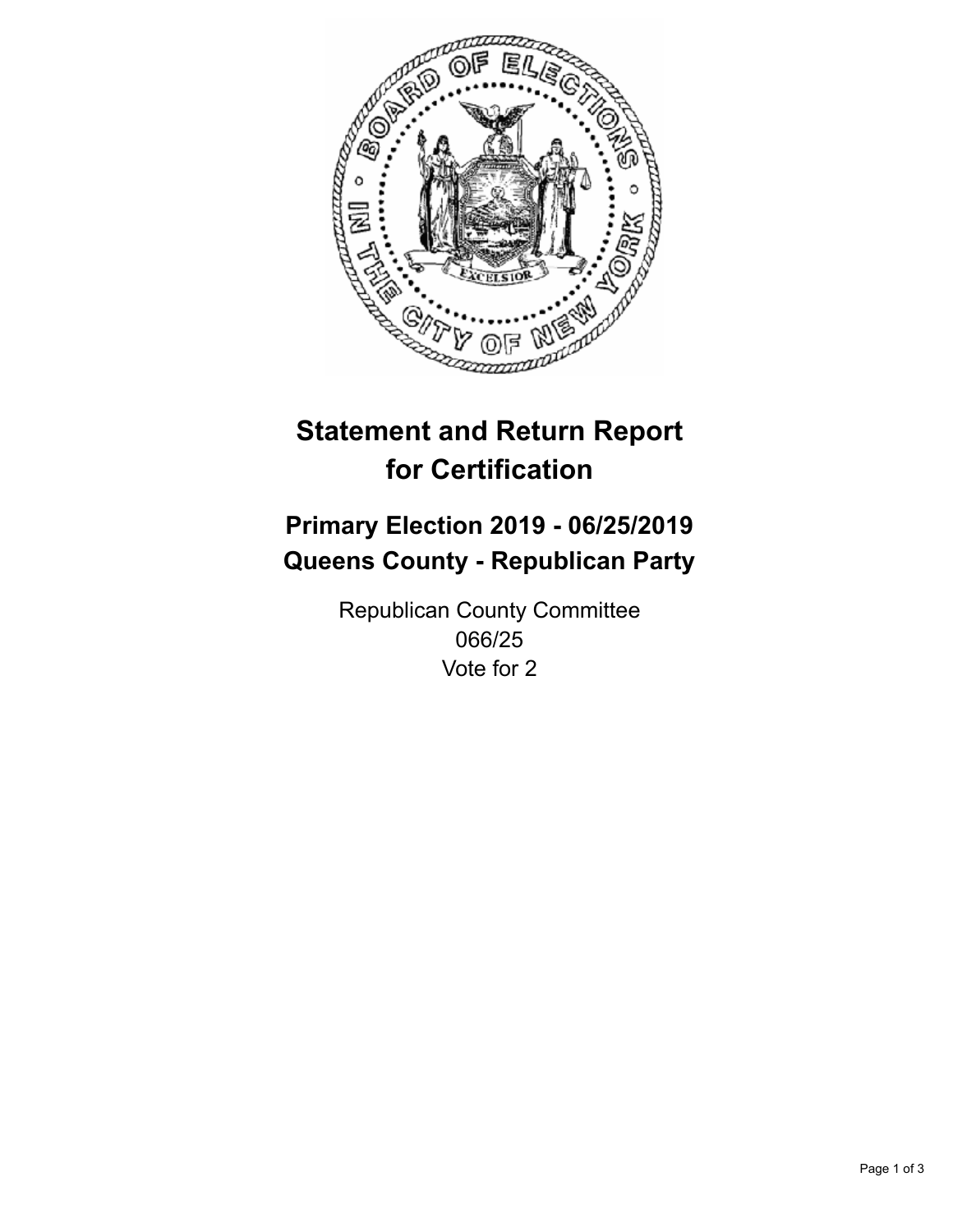

## **Assembly District 25**

| PUBLIC COUNTER                                           |              |
|----------------------------------------------------------|--------------|
| <b>MANUALLY COUNTED EMERGENCY</b>                        | 0            |
| ABSENTEE / MILITARY                                      |              |
| AFFIDAVIT                                                | 0            |
| <b>Total Ballots</b>                                     | $\mathbf{2}$ |
| Less - Inapplicable Federal/Special Presidential Ballots | 0            |
| <b>Total Applicable Ballots</b>                          | $\mathbf{2}$ |
| NIKOLOZ CHKHEIDZE                                        |              |
| LINDA M. DONOHUE                                         | 0            |
| THEODORE WONG                                            | 0            |
| EKATERINA LEVINSKY (WRITE-IN)                            |              |
| <b>Total Votes</b>                                       | 2            |
| Unrecorded                                               | 2            |